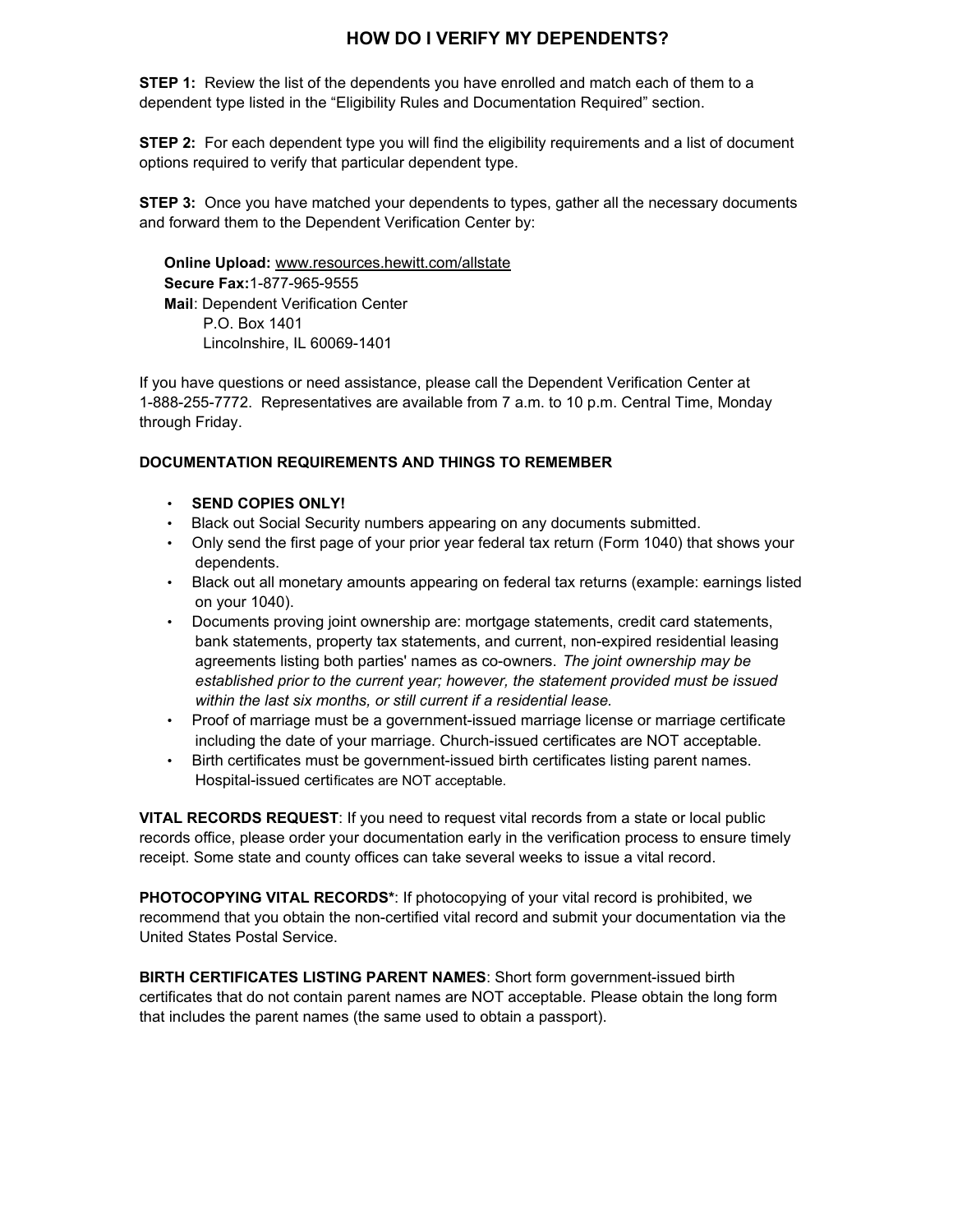## **ELIGIBILITY RULES AND DOCUMENTATION REQUIRED**

Below is a list of eligibility rules and documents required to verify the eligibility of each dependent. In some cases, at least TWO forms of documentation are required. Please read carefully.

| ID | <b>Dependent Type</b>                                                                                                                                                                                                                                                                                                                                                     | Age             | <b>Eligibility Requirements</b>                                                                                                                                                                                                                                                                                                                                                                                                                                                                                                                                                                                                                                                                                                                                                                                                                                                                                                                                                                                      |  |  |  |
|----|---------------------------------------------------------------------------------------------------------------------------------------------------------------------------------------------------------------------------------------------------------------------------------------------------------------------------------------------------------------------------|-----------------|----------------------------------------------------------------------------------------------------------------------------------------------------------------------------------------------------------------------------------------------------------------------------------------------------------------------------------------------------------------------------------------------------------------------------------------------------------------------------------------------------------------------------------------------------------------------------------------------------------------------------------------------------------------------------------------------------------------------------------------------------------------------------------------------------------------------------------------------------------------------------------------------------------------------------------------------------------------------------------------------------------------------|--|--|--|
| LS | <b>Spouse</b>                                                                                                                                                                                                                                                                                                                                                             | N/A             | Your husband or wife to whom you are<br>legally married                                                                                                                                                                                                                                                                                                                                                                                                                                                                                                                                                                                                                                                                                                                                                                                                                                                                                                                                                              |  |  |  |
|    | <b>Document Options for Verifying Eligibility:</b><br>Government Issued Marriage Certificate and Federal Tax Return Within Last 2 Years Listing Spouse<br><b>OR</b><br>Government Issued Marriage Certificate and Proof of Joint Ownership Issued Within Last 6 Months<br><b>OR</b><br>Government Issued Marriage Certificate Only (if married within the last 12 months) |                 |                                                                                                                                                                                                                                                                                                                                                                                                                                                                                                                                                                                                                                                                                                                                                                                                                                                                                                                                                                                                                      |  |  |  |
| DP | <b>Domestic Partner/Civil Union</b><br><b>Partner</b>                                                                                                                                                                                                                                                                                                                     | Age 18 and over | Your same sex or opposite sex partner who<br>meets the following criteria:<br>You and your partner have formalized<br>$\bullet$<br>your relationship pursuant to the<br>applicable provisions of state or foreign<br>law, or be in an exclusive committed<br>relationship and intent that the<br>relationship continue indefinitely;<br>You and your partner share the same<br>$\bullet$<br>primary residence and are responsible<br>for each other's welfare and financial<br>obligations for at least 12 months prior<br>to the effective date of coverage, and<br>continue to do so:<br>You and your partner are at least 18<br>$\bullet$<br>years old and legally capable to enter<br>into a contract;<br>You and your partner are not married<br>$\bullet$<br>to, legally separated from, or in another<br>domestic partner relationship with<br>anyone else;<br>You and your partner are not related by<br>$\bullet$<br>blood or more closely than is<br>permissible for marriage in the state of<br>residence |  |  |  |

### **Document Options for Verifying Eligibility:**

Notarized Affidavit of Domestic Partnership/Civil Union Partnership and Proof of Joint Ownership Issued Within Last 6 Months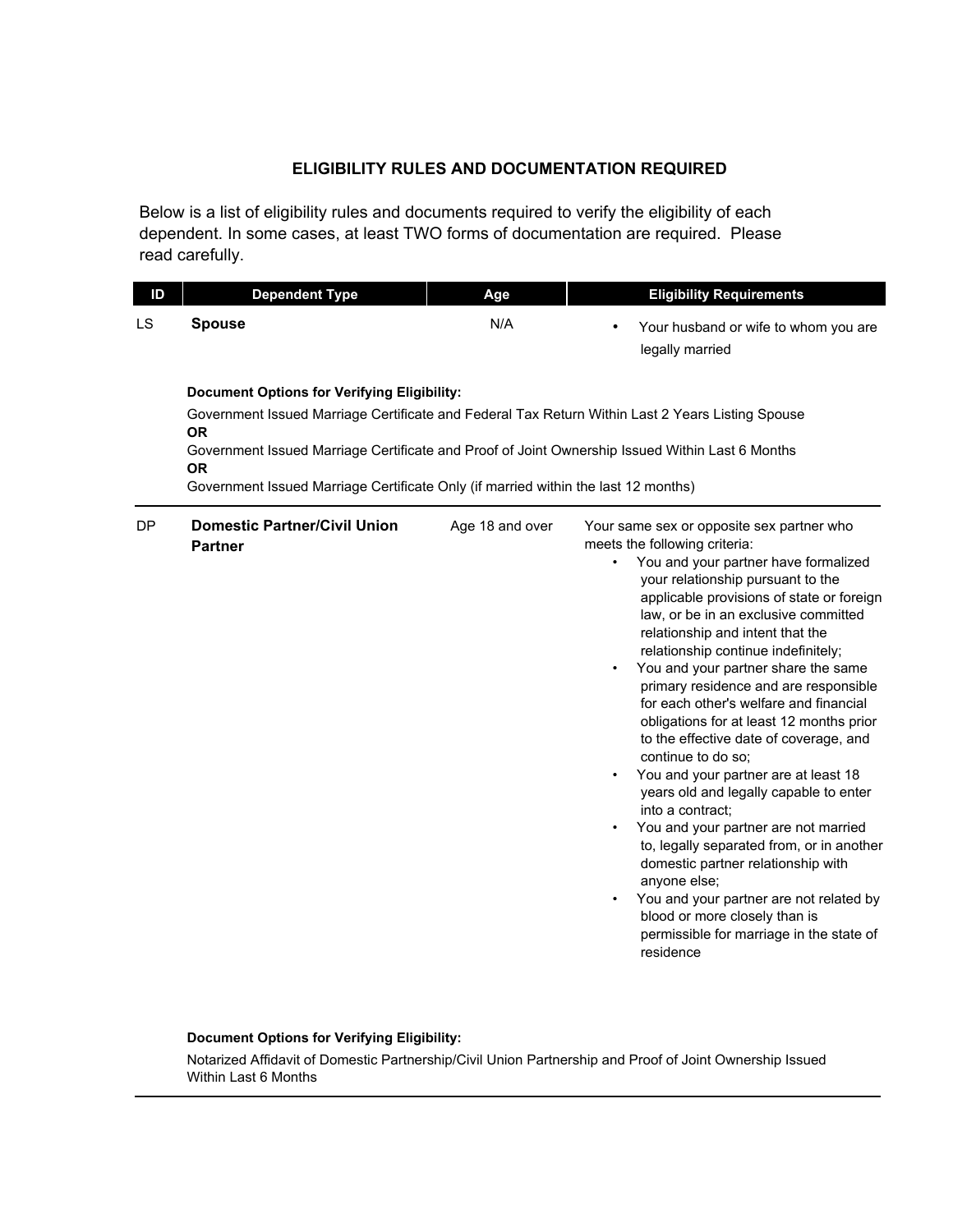| ID  | <b>Dependent Type</b>                                                                                                | Age             | <b>Eligibility Requirements</b>                                                                                                                                                                                                                                                                                                                                                                                                                                                                                  |
|-----|----------------------------------------------------------------------------------------------------------------------|-----------------|------------------------------------------------------------------------------------------------------------------------------------------------------------------------------------------------------------------------------------------------------------------------------------------------------------------------------------------------------------------------------------------------------------------------------------------------------------------------------------------------------------------|
| BC  | <b>Biological Child</b>                                                                                              | Up to Age 26    | Must be your biological child                                                                                                                                                                                                                                                                                                                                                                                                                                                                                    |
|     | <b>Document Options for Verifying Eligibility:</b><br>Government Issued Birth Certificate (including parents' names) |                 |                                                                                                                                                                                                                                                                                                                                                                                                                                                                                                                  |
| DBC | <b>Disabled Biological Child</b><br><b>Document Options for Verifying Eligibility:</b>                               | Age 26 and over | Must be your biological child<br>Must be enrolled during his or her initial<br>eligibility period, or was covered in the<br>Cafeteria Plan immediately prior to age<br>26<br>Must be continuously enrolled for<br>$\bullet$<br>coverage under the Cafeteria Plan after<br>such age (i.e., coverage does not<br>terminate or end, for whatever reason<br>or length of time, after reaching age 26,<br>as applicable)<br>Is incapable of self-sustaining<br>employment, as determined by the Plan<br>Administrator |
|     | <b>Years Claiming Child</b>                                                                                          |                 | Government Issued Birth Certificate (including parents' names) and Federal Tax Return Within Last 2                                                                                                                                                                                                                                                                                                                                                                                                              |
| AC  | <b>Adopted Child</b>                                                                                                 | Up to age 26    | A child you have legally adopted or<br>have been placed with you for adoption.<br>"Placement" or being "placed" for<br>adoption in connection with any<br>placement for adoption of a child with<br>any Employee, means the assumption<br>and retention of such Employee of a<br>legal obligation for total or partial                                                                                                                                                                                           |

### **Document Options for Verifying Eligibility:**

Adoption Placement Agreement (including child's date of birth) or Petition for Adoption (including child's date of birth) **OR**

Adoption Certificate (including child's date of birth)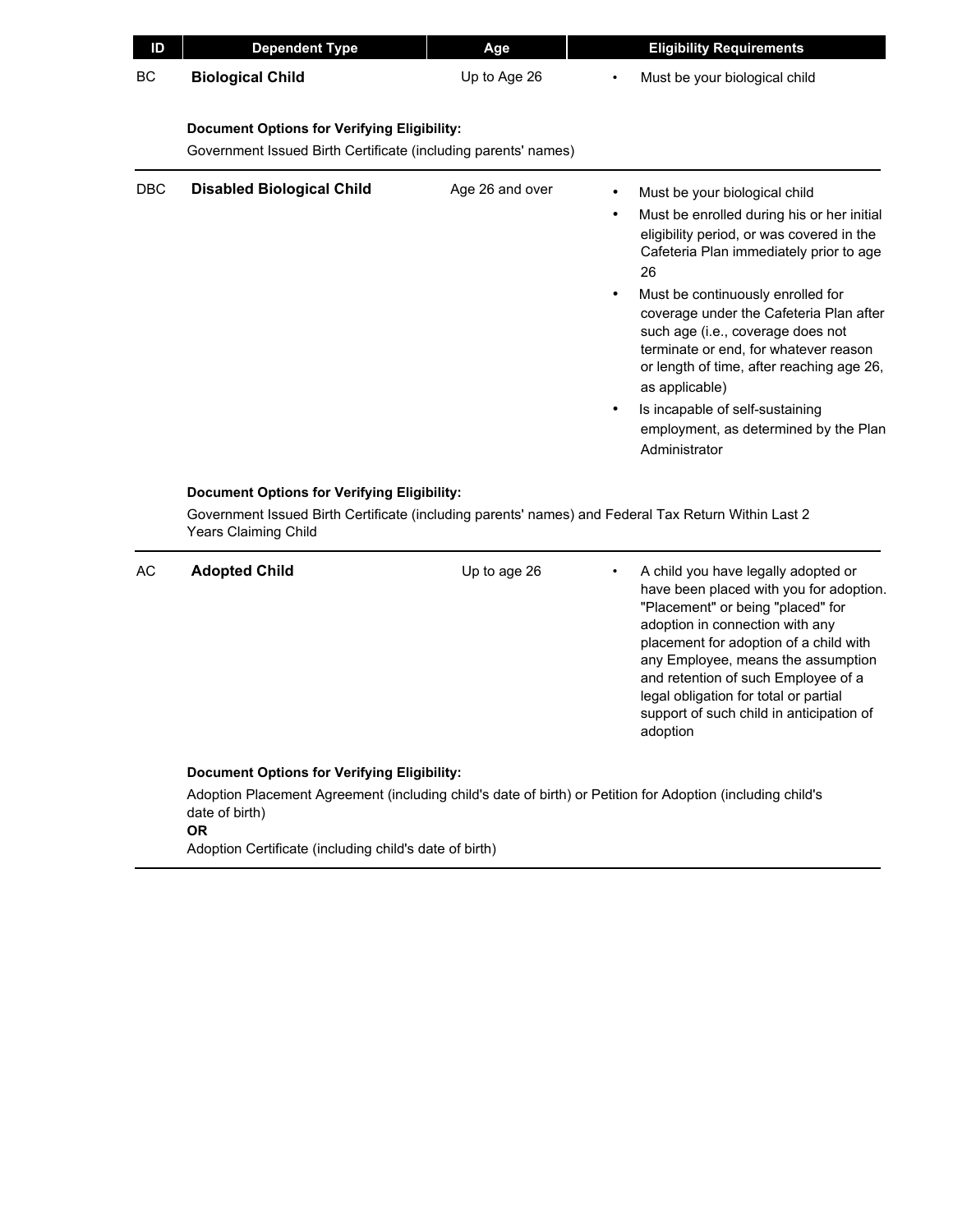| ID        | <b>Dependent Type</b>                                                                          | Age             | <b>Eligibility Requirements</b>                                                                                                                                                                                                                                                                                                                                                                                                                                                                                                                                                                                                                                                                                                                                                                                                                                   |
|-----------|------------------------------------------------------------------------------------------------|-----------------|-------------------------------------------------------------------------------------------------------------------------------------------------------------------------------------------------------------------------------------------------------------------------------------------------------------------------------------------------------------------------------------------------------------------------------------------------------------------------------------------------------------------------------------------------------------------------------------------------------------------------------------------------------------------------------------------------------------------------------------------------------------------------------------------------------------------------------------------------------------------|
| DAC       | <b>Disabled Adopted Child</b>                                                                  | Age 26 and over | A child you have legally adopted or<br>have been placed with you for adoption.<br>"Placement" or being "placed" for<br>adoption in connection with any<br>placement for adoption of a child with<br>any Employee, means the assumption<br>and retention of such Employee of a<br>legal obligation for total or partial<br>support of such child in anticipation of<br>adoption<br>Must be enrolled during his or her<br>initial eligibility period or was covered in<br>the Cafeteria Plan immediately prior to<br>age 26<br>Must be continuously enrolled for<br>$\bullet$<br>coverage under the Cafeteria Plan after<br>such age (i.e., coverage does not<br>terminate or end, for whatever reason<br>or length of time, after reaching age 26,<br>as applicable)<br>Is incapable of self-sustaining<br>employement, as determined by the<br>Plan Administrator |
|           | Document Options for Verifying Eligibility:<br>Child                                           |                 | Adoption Certificate (including child's date of birth) and Federal Tax Return Within Last 2 Years Claiming                                                                                                                                                                                                                                                                                                                                                                                                                                                                                                                                                                                                                                                                                                                                                        |
| <b>SC</b> | Step Child/Child of a<br><b>Domestic Partner/Civil Union</b><br><b>Partner/Same Sex Spouse</b> | Up to age 26    | Must be your spouse's/partner's child<br>Must reside with you on a permanent<br>$\bullet$<br>and full-time basis in your household<br>with not in attendance at a secondary<br>school (including a technical/vocational                                                                                                                                                                                                                                                                                                                                                                                                                                                                                                                                                                                                                                           |

and full-time basis in your household with not in attendance at a secondary school (including a technical/vocational institute which offers a certificate/degree)

### **Document Options for Verifying Eligibility:**

Government Issued Birth Certificate (including parents' names), Proof of Spouse/Partner Relationship, and Federal Tax Return Within Last 2 Years Listing Spouse/Partner **OR**

Government Issued Birth Certificate (including parents' names) and Proof of Spouse/Partner Relationship (if married within the last 12 months) **OR**

Government Issued Birth Certificate (including parents' names), Proof of Spouse/Partner Relationship, and a Proof of Joint Ownership Issued Within Last 6 Months